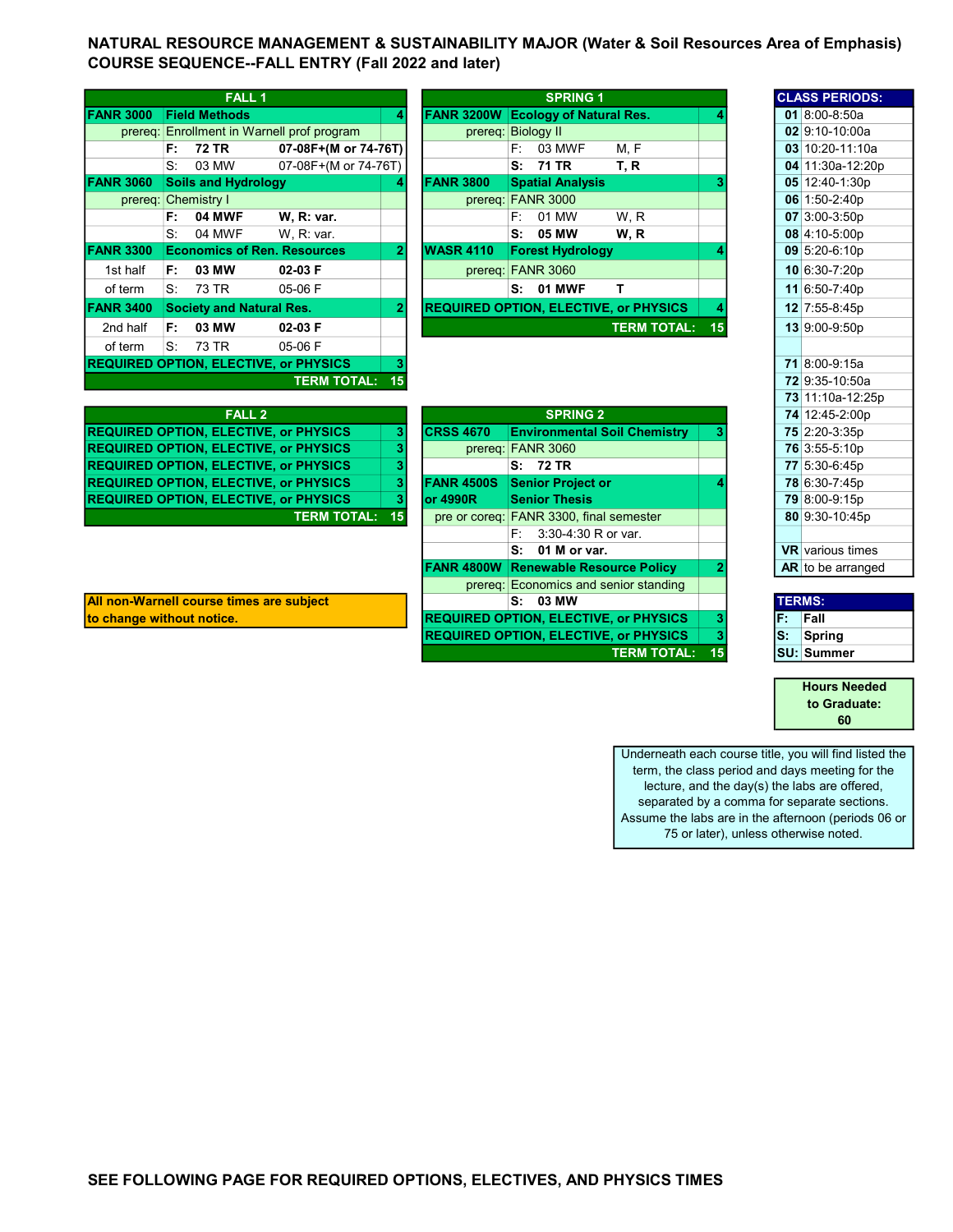## NATURAL RESOURCE MANAGEMENT & SUSTAINABILITY MAJOR (Water & Soil Resources Area of Emphasis) COURSE SEQUENCE--FALL ENTRY (continued)

| <b>OPTIONS &amp; ELECTIVES:</b> |                                          |    | Water & Soil Resources Electives (9 hrs) | <b>CLASS PERIODS</b>                       |       |  |                 |
|---------------------------------|------------------------------------------|----|------------------------------------------|--------------------------------------------|-------|--|-----------------|
|                                 | <b>REQUIRED OPTION #1 (choose TWO)</b>   |    | <b>COFA 5301</b>                         | <b>Comm Soils &amp; Site Devel.</b>        |       |  | 01 8:00-8:50a   |
| <b>CRSS 4600</b>                | <b>Soil Physics</b>                      |    |                                          | prereq: FANR 3060 and COFA 5001            |       |  | 02 9:10-10:00a  |
|                                 | prereq: FANR 3060, Calculus, & Physics I |    |                                          | S: 02 MWF<br>м                             |       |  | 03 10:20-11:10  |
| also online                     | 05 MWF<br>lS:<br>74-75 R                 |    | <b>CRSS 2010</b>                         | <b>Crop Science</b>                        |       |  | 04 11:30a-12:2  |
| <b>GEOL 4220</b>                | <b>Hydrogeology</b>                      |    | prereq: none                             |                                            |       |  | 05 12:40-1:30p  |
| prereq: none                    |                                          |    | <b>CRSS 3540</b>                         | Soil Morphology & Interp.                  | $1-3$ |  | 06 1:50-2:40p   |
|                                 | <b>74 TR</b><br>F:                       |    |                                          | prereg: permission of department           |       |  | $07$ 3:00-3:50p |
| <b>WASR 4500</b>                | <b>Quant. Methods in Hydrology</b>       | 3  | <b>CRSS 4540</b>                         | <b>Pedology</b>                            |       |  | $08$ 4:10-5:00p |
|                                 | prereq: FANR 3060                        |    |                                          | prereq: FANR 3060                          |       |  | 09 5:20-6:10p   |
|                                 | 72 TR<br>F:                              |    | <b>CRSS 4580</b>                         | <b>Soil Erosion &amp; Conservation</b>     |       |  | 10 6:30-7:20p   |
|                                 |                                          |    |                                          | prereq: FANR 3060                          |       |  | 11 6:50-7:40p   |
|                                 | <b>REQUIRED OPTION #2 (choose ONE)</b>   |    | <b>CRSS 4600</b>                         | <b>Soil Physics</b>                        |       |  | 12 7:55-8:45p   |
| <b>CRSS 4540</b>                | Pedoloav                                 | 31 |                                          | prereq: FANR 3060, Calculus, and Physics I |       |  | 13 9:00-9:50p   |

|                                               |  | prereq: FANR 3060                      |                   |  |  |  |  |  |  |  |
|-----------------------------------------------|--|----------------------------------------|-------------------|--|--|--|--|--|--|--|
|                                               |  |                                        | S: 03 MWF 07-09 M |  |  |  |  |  |  |  |
| ^req'd for cert as soil classifier in Georgia |  |                                        |                   |  |  |  |  |  |  |  |
|                                               |  | <b>GEOG 3010 General Geomorphology</b> |                   |  |  |  |  |  |  |  |
| prereq: none                                  |  |                                        |                   |  |  |  |  |  |  |  |
|                                               |  | F: 73 TR                               |                   |  |  |  |  |  |  |  |

|                  | <b>REQUIRED OPTION #3 (choose ONE)</b> |         | IEHSC 4490       | <b>Environmental Toxicology</b>          |  | 77 5:30-6:45p         |
|------------------|----------------------------------------|---------|------------------|------------------------------------------|--|-----------------------|
|                  | <b>CRSS 4610 Soil Microbiology</b>     | 31      |                  | prereg: Organic Chemistry I & Biology II |  | 78 6:30-7:45p         |
| prereg: none     |                                        |         | <b>EHSC 4610</b> | <b>Water Pollution &amp; Health</b>      |  | 79 8:00-9:15p         |
|                  | 06-07 F<br>F: I<br>02 MW               |         |                  | prereg: FANR 3060                        |  | 80 9:30-10:45         |
| <b>EHSC 4310</b> | <b>Environmental Microbiology</b>      | $\vert$ | <b>FORS 3010</b> | <b>Dendrology</b>                        |  |                       |
|                  | prereq: MIBO 3000 or 3500              |         |                  | prereg: Biology II                       |  | <b>VR</b> various tim |
|                  | S: 72 TR<br>06-08 W                    |         |                  | F: 73 TR<br><b>T. W. R</b>               |  | <b>AR</b> to be arran |
|                  | <b>WASR 4310 Freshwater Ecosystems</b> | 4       |                  | S: 72 TR<br><b>T. W. R</b>               |  |                       |
|                  | prereg: FANR 3200W                     |         | <b>GEOG 3010</b> | <b>General Geomorphology</b>             |  | <b>TERMS:</b>         |
|                  | <b>02 MWF</b><br>06-08 M<br>F:         |         | prereq: none     |                                          |  | IF: Fall              |

| <b>COMPUTER PROGRAMMING OPTION (choose 1)</b><br>prereq: none<br><b>Intro to Computing</b><br>3<br><b>GEOG 4300</b><br><b>Data Science in Geography</b><br>41<br>prereq: Precalculus<br>coreq: none<br><b>GEOG 4330 Aerial Photos &amp; Interp</b><br>72, 73, 74, or 75 TR* | <b>SU: Summer</b><br><b>Hours Ne</b> |
|-----------------------------------------------------------------------------------------------------------------------------------------------------------------------------------------------------------------------------------------------------------------------------|--------------------------------------|
|                                                                                                                                                                                                                                                                             |                                      |
|                                                                                                                                                                                                                                                                             |                                      |
|                                                                                                                                                                                                                                                                             |                                      |
|                                                                                                                                                                                                                                                                             | to Gradu                             |
| 72, 73, 74, or 75 TR*<br>prereq: none                                                                                                                                                                                                                                       | 60                                   |
| SU: also offered<br><b>GEOG 4350</b><br><b>Remote Sensing of Envir.</b>                                                                                                                                                                                                     |                                      |
| Amany labs are offered at various times<br>prereq: GEOG 4330                                                                                                                                                                                                                |                                      |
| $GEOL$ 3010<br><b>Informatics &amp; Data Analytics</b><br><b>Earth Materials</b><br>4                                                                                                                                                                                       |                                      |
| prereg: Precalculus<br>prereq: Chemistry I                                                                                                                                                                                                                                  |                                      |
| 08 W<br><b>GEOL 3020</b><br><b>Surficial &amp; Near-Surf. Proc.</b><br>S: 76 TR                                                                                                                                                                                             |                                      |
| <b>Intro to Computational Science</b><br>prereq: GEOL 1121 or 1250<br>4                                                                                                                                                                                                     |                                      |
| pre or coreg: GEOL 1122 or 1260<br>prereq: Precalculus                                                                                                                                                                                                                      |                                      |
| 08 MW or 73 TR<br><b>Principles of Geochemistry</b><br><b>GEOL 4110</b><br>S: 72 TR                                                                                                                                                                                         |                                      |
| <b>Computational Plant Science</b><br>3<br>prereq: Chemistry II & GEOL 3010                                                                                                                                                                                                 |                                      |
| prereq: STAT 2000 or BIOS 2010                                                                                                                                                                                                                                              |                                      |
|                                                                                                                                                                                                                                                                             |                                      |
|                                                                                                                                                                                                                                                                             |                                      |

| <b>PHYSICS I</b>    |    |                  |         |  |  |  |  |  |
|---------------------|----|------------------|---------|--|--|--|--|--|
| <b>PHYS 1111</b>    |    | <b>Physics I</b> |         |  |  |  |  |  |
| prereq: Precalculus |    |                  |         |  |  |  |  |  |
|                     | F: | <b>06 MWF</b>    | various |  |  |  |  |  |
|                     |    | F: 07 MWF        | various |  |  |  |  |  |
|                     | F: | 72 TR            | various |  |  |  |  |  |
|                     | F: | 73 TR            | various |  |  |  |  |  |
|                     | S. | <b>06 MWF</b>    | various |  |  |  |  |  |
|                     | s: | <b>07 MWF</b>    | various |  |  |  |  |  |
|                     |    | SU: also offered |         |  |  |  |  |  |

All non-Warnell course times are subject to change without notice.

| <b>OPTIONS &amp; ELECTIVES:</b> |                                               |                |                  | Water & Soil Resources Electives (9 hrs)   |       |               | <b>CLASS PERIODS:</b>   |
|---------------------------------|-----------------------------------------------|----------------|------------------|--------------------------------------------|-------|---------------|-------------------------|
|                                 | <b>REQUIRED OPTION #1 (choose TWO)</b>        |                | <b>COFA 5301</b> | <b>Comm Soils &amp; Site Devel.</b>        | 4     |               | 01 8:00-8:50a           |
| <b>CRSS 4600</b>                | <b>Soil Physics</b>                           | 4              |                  | prereq: FANR 3060 and COFA 5001            |       |               | 02 9:10-10:00a          |
|                                 | prereq: FANR 3060, Calculus, & Physics I      |                |                  | S: 02 MWF<br>M                             |       |               | 03 10:20-11:10a         |
| also online                     | <b>05 MWF</b><br>74-75 R<br>S:                |                | <b>CRSS 2010</b> | <b>Crop Science</b>                        | 3     |               | 04 11:30a-12:20p        |
| <b>GEOL 4220</b>                | <b>Hydrogeology</b>                           | 3              | prereq: none     |                                            |       |               | 05 12:40-1:30p          |
| prereq:                         | none                                          |                | <b>CRSS 3540</b> | Soil Morphology & Interp.                  | $1-3$ |               | 06 1:50-2:40p           |
|                                 | <b>74 TR</b><br>F:                            |                |                  | prereq: permission of department           |       |               | 07 3:00-3:50p           |
| <b>WASR 4500</b>                | <b>Quant. Methods in Hydrology</b>            | 3              | <b>CRSS 4540</b> | <b>Pedology</b>                            | 3     |               | 08 4:10-5:00p           |
|                                 | prereq: FANR 3060                             |                |                  | prereq: FANR 3060                          |       |               | 09 5:20-6:10p           |
|                                 | F:<br>72 TR                                   |                | <b>CRSS 4580</b> | <b>Soil Erosion &amp; Conservation</b>     | 3     |               | 10 6:30-7:20p           |
|                                 |                                               |                |                  | prereq: FANR 3060                          |       |               | 11 6:50-7:40p           |
|                                 | <b>REQUIRED OPTION #2 (choose ONE)</b>        |                | <b>CRSS 4600</b> | <b>Soil Physics</b>                        | 3     |               | 12 7:55-8:45p           |
| <b>CRSS 4540</b>                | Pedology                                      | 3              |                  | prereq: FANR 3060, Calculus, and Physics I |       |               | 13 9:00-9:50p           |
|                                 | prereq: FANR 3060                             |                | <b>CRSS 4610</b> | <b>Soil Microbiology</b>                   | 3     |               |                         |
|                                 | 03 MWF<br>07-09 M<br>s:                       |                | prereq: none     |                                            |       |               | 71 8:00-9:15a           |
|                                 | ^reg'd for cert as soil classifier in Georgia |                | <b>EHSC 4310</b> | <b>Environmental Microbiology</b>          | 4     |               | 72 9:35-10:50a          |
|                                 | GEOG 3010 General Geomorphology               | 3              |                  | prereq: MIBO 3000 or 3500                  |       |               | 73 11:10a-12:25p        |
| prereq: none                    |                                               |                | <b>EHSC 4350</b> | <b>Environmental Chemistry</b>             | 3     |               | 74 12:45-2:00p          |
|                                 | F:<br><b>73 TR</b>                            |                |                  | prereq: Organic Chemistry I & Precalculus  |       |               | 75 2:20-3:35p           |
|                                 |                                               |                |                  | pre or coreg: STAT 2000 or BIOS 2010       |       |               | 76 3:55-5:10p           |
|                                 | <b>REQUIRED OPTION #3 (choose ONE)</b>        |                | <b>EHSC 4490</b> | <b>Environmental Toxicology</b>            | 3     |               | 77 5:30-6:45p           |
|                                 | <b>CRSS 4610 Soil Microbiology</b>            | 3              |                  | prereq: Organic Chemistry I & Biology II   |       |               | 78 6:30-7:45p           |
| prereq: none                    |                                               |                | <b>EHSC 4610</b> | <b>Water Pollution &amp; Health</b>        | 3     |               | 79 8:00-9:15p           |
|                                 | 02 MW<br>06-07 F<br>F:                        |                |                  | prereq: FANR 3060                          |       |               | 80 9:30-10:45p          |
| <b>EHSC 4310</b>                | <b>Environmental Microbiology</b>             | 4              | <b>FORS 3010</b> | <b>Dendrology</b>                          | 3     |               |                         |
|                                 | prereq: MIBO 3000 or 3500                     |                |                  | prereq: Biology II                         |       |               | <b>VR</b> various times |
|                                 | <b>72 TR</b><br>S:<br>06-08 W                 |                |                  | T, W, R<br>F: 73 TR                        |       |               | AR to be arranged       |
|                                 | <b>WASR 4310 Freshwater Ecosystems</b>        | 4              |                  | <b>72 TR</b><br>T, W, R<br>s:              |       |               |                         |
|                                 | prereq: FANR 3200W                            |                | <b>GEOG 3010</b> | <b>General Geomorphology</b>               | 3     | <b>TERMS:</b> |                         |
|                                 | F:<br><b>02 MWF</b><br>06-08 M                |                | prereq:          | none                                       |       | F.            | Fall                    |
|                                 |                                               |                | <b>GEOG 4060</b> | <b>Field Mthds: Monitor &amp; Assess</b>   | 3     | S:            | <b>Spring</b>           |
|                                 | <b>COMPUTER PROGRAMMING OPTION (choose 1)</b> |                | prereq: none     |                                            |       |               | <b>SU: Summer</b>       |
| <b>CSCI 1301</b>                | <b>Intro to Computing</b>                     | 4              | <b>GEOG 4300</b> | <b>Data Science in Geography</b>           | 3     |               |                         |
|                                 | prereq: Precalculus                           |                | coreq: none      |                                            |       |               | <b>Hours Needed</b>     |
|                                 | F:<br>72, 73, 74, or 75 TR*                   |                | <b>GEOG 4330</b> | <b>Aerial Photos &amp; Interp</b>          | 3     |               | to Graduate:            |
|                                 | s:<br>72, 73, 74, or 75 TR*                   |                | prereq: none     |                                            |       |               | 60                      |
|                                 | SU: also offered                              |                | <b>GEOG 4350</b> | <b>Remote Sensing of Envir.</b>            | 3     |               |                         |
|                                 | Amany labs are offered at various times       |                |                  | prereq: GEOG 4330                          |       |               |                         |
| <b>CSCI 1360</b>                | <b>Informatics &amp; Data Analytics</b>       | 4              | <b>GEOL 3010</b> | <b>Earth Materials</b>                     | 4     |               |                         |
|                                 | prereg: Precalculus                           |                |                  | prereq: Chemistry I                        |       |               |                         |
|                                 | 08 W<br><b>76 TR</b><br>s:                    |                | <b>GEOL 3020</b> | <b>Surficial &amp; Near-Surf, Proc.</b>    | 4     |               |                         |
| <b>CSCI 2150</b>                | <b>Intro to Computational Science</b>         | 4              |                  | prereq: GEOL 1121 or 1250                  |       |               |                         |
|                                 | prereq: Precalculus                           |                |                  | pre or coreq: GEOL 1122 or 1260            |       |               |                         |
| even years $\vert S$ :          | <b>72 TR</b><br>08 MW or 73 TR                |                | <b>GEOL 4110</b> | <b>Principles of Geochemistry</b>          | 3     |               |                         |
| <b>FANR 4700</b>                | <b>Computational Plant Science</b>            | 3 <sup>1</sup> |                  | prereq: Chemistry II & GEOL 3010           |       |               |                         |

| CLASS PERIODS:          |
|-------------------------|
| 01 8:00-8:50a           |
| 02 9:10-10:00a          |
| 03 10:20-11:10a         |
| 04 11:30a-12:20p        |
| 05 12:40-1:30p          |
| 06 1:50-2:40p           |
| 07 3:00-3:50p           |
| 08 4:10-5:00p           |
| 09 5:20-6:10p           |
| 10 6:30-7:20p           |
| 11 6:50-7:40p           |
| 12 7:55-8:45p           |
| 13 9:00-9:50p           |
|                         |
| 71 8:00-9:15a           |
| 72 9:35-10:50a          |
| 73 11:10a-12:25p        |
| 74 12:45-2:00p          |
| 75 2:20-3:35p           |
| 76 3:55-5:10p           |
| 77 5:30-6:45p           |
| 78 6:30-7:45p           |
| 79 8:00-9:15p           |
| 80 9:30-10:45p          |
|                         |
| <b>VR</b> various times |
| AR to be arranged       |
|                         |
| <b>TERMS:</b>           |

| <b>ILRMS:</b> |                    |  |  |  |  |  |
|---------------|--------------------|--|--|--|--|--|
|               | Fall               |  |  |  |  |  |
|               | Spring             |  |  |  |  |  |
|               | <b>ISU: Summer</b> |  |  |  |  |  |

| <b>Hours Needed</b> |
|---------------------|
| to Graduate:        |
| 60                  |

## RESTRICTED ELECTIVE LIST CONTINUES ON THE FOLLOWING PAGE